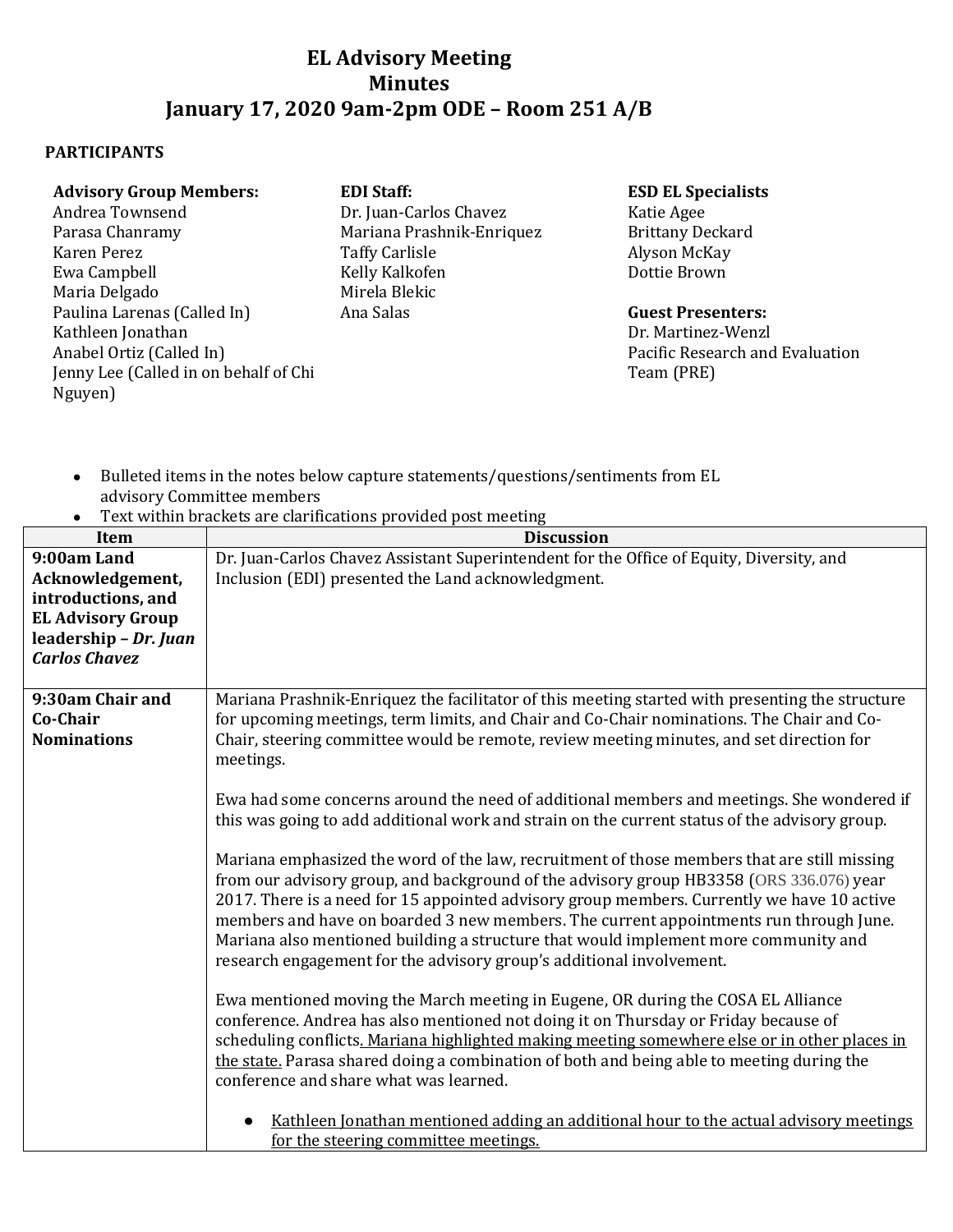| Item                      | <b>Discussion</b>                                                                                 |
|---------------------------|---------------------------------------------------------------------------------------------------|
|                           | Marianas tasked with sending the power point being presented to the advisory group<br>$\bullet$   |
|                           | members.                                                                                          |
|                           |                                                                                                   |
|                           |                                                                                                   |
|                           |                                                                                                   |
| 10:00am Co-               | Mariana then went on to the next PowerPoint page and had the advisory group work on a             |
| <b>Construction of EL</b> | Charter Construction warm-up. The question was "What is it that you hope to see in the next       |
| <b>Advisory Group</b>     | charter?"                                                                                         |
| <b>Charter</b>            |                                                                                                   |
|                           | Below were some examples written down (not all were included):                                    |
|                           | Purpose and charge                                                                                |
|                           | Rolls and responsibilities in a more detailed manner.                                             |
|                           | Composition of who is in the room                                                                 |
|                           | The vision for this groupetc.<br>$\bullet$                                                        |
|                           |                                                                                                   |
|                           | Mariana then gave the advisory group additional questions and examples (examples were given       |
|                           | in the handouts). The question the Advisory will be answering "What is in these documents that    |
|                           | you feel are important to represent on our Charter is there anything we can adapt or revise?"     |
|                           |                                                                                                   |
|                           | Below were some examples written down (not all were included):                                    |
|                           | Title<br>$\bullet$                                                                                |
|                           | Laws and regulations that guide this EL Advisory group                                            |
|                           | Purpose/Goals/Outcomes/Deliverables                                                               |
|                           | Membership                                                                                        |
|                           | Communicationetc.                                                                                 |
|                           | Parasa spoke about the HB authorizing this work. Some of the federal and state legislative        |
|                           | pieces anything that intersects and influence emergent multilingual students to see if there is a |
|                           | way to provide an umbrella while still underlining some state legislative pieces. HB 3499 could   |
|                           | be included and the students Success Act as well. This portion of the Charter could be revised.   |
|                           | As more things become into law where we can call out what is outlined in 3358 (ORS 336.076).      |
|                           |                                                                                                   |
|                           | Mariana what if we created a section on laws and regulations that guide the El Advisory Group.    |
|                           | Taffy shared the idea from one of the callers of adopting a structure and inserting what we have. |
|                           |                                                                                                   |
|                           | Kelly asked the advisory group to share their thoughts on who they would like to see nominated    |
|                           | as Chair or Co-Chair. Kelly also wanted us to think about the students we serve or equity during  |
|                           | the break.                                                                                        |
|                           |                                                                                                   |
|                           |                                                                                                   |
| 10:30am                   | Break (15 min)                                                                                    |
|                           |                                                                                                   |
|                           |                                                                                                   |
| 12:00pm                   | Lunch: Grab lunch, stretch, network, get settled, eat, etc.                                       |
|                           |                                                                                                   |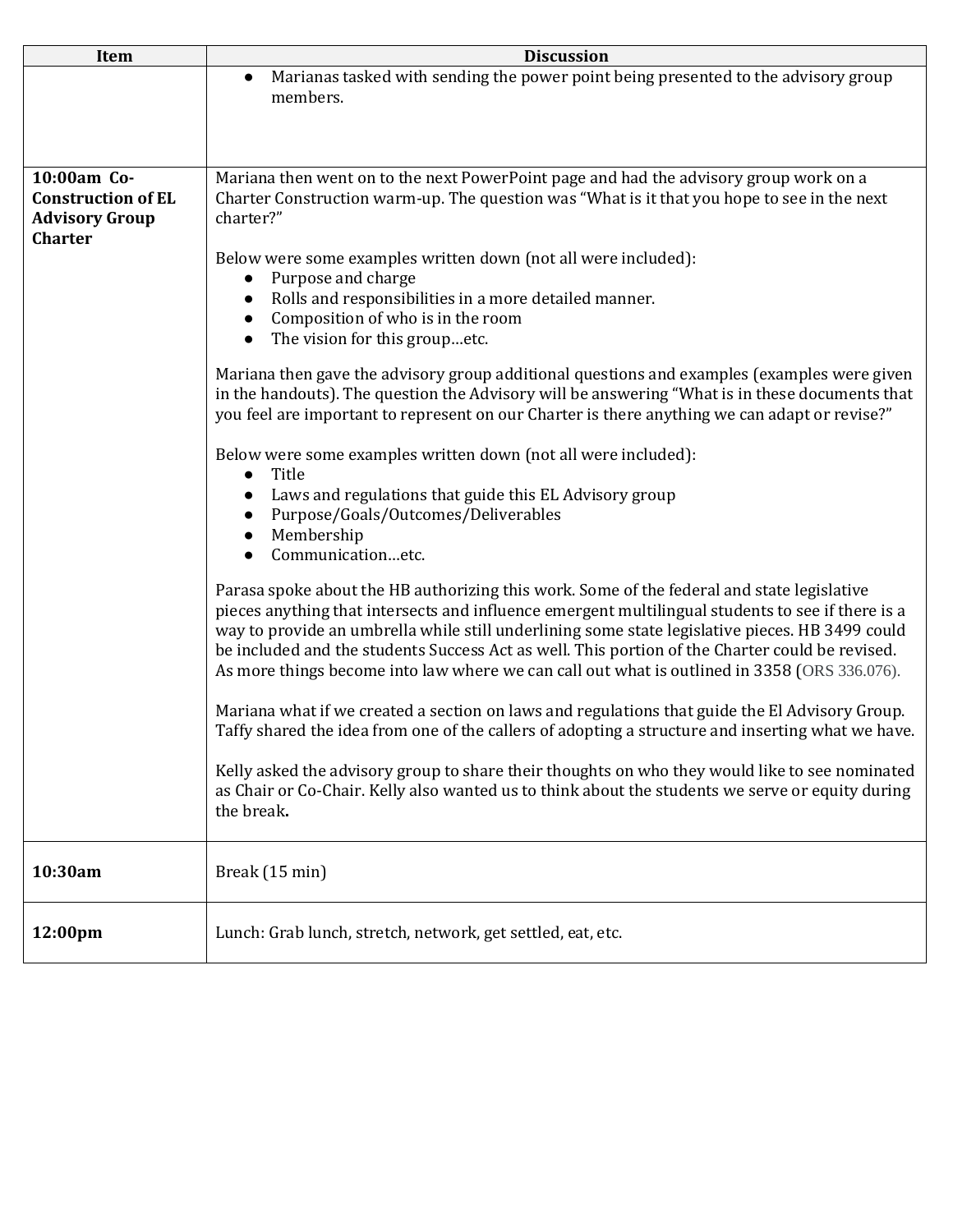| Item                  | <b>Discussion</b>                                                                                                                                                                                                                                                                                                                                                                                                                                                                                                                                                                                                                                     |  |
|-----------------------|-------------------------------------------------------------------------------------------------------------------------------------------------------------------------------------------------------------------------------------------------------------------------------------------------------------------------------------------------------------------------------------------------------------------------------------------------------------------------------------------------------------------------------------------------------------------------------------------------------------------------------------------------------|--|
| 12:30pm Call for      | Mariana presented a powerpoint where she discussed with the group the ORS 336.076.                                                                                                                                                                                                                                                                                                                                                                                                                                                                                                                                                                    |  |
| <b>Advisory Group</b> |                                                                                                                                                                                                                                                                                                                                                                                                                                                                                                                                                                                                                                                       |  |
| <b>Discussion</b>     | Pacific Research and Evaluation presented on the Oregon Department of Education HB 3499<br>Evaluation and snapshots. They mentioned they wanted to advisory group to pilot the teacher<br>survey. They mentioned they were able to reach all 40 districts and interviewed different voices<br>teachers, advisory group members, and ODE staff.                                                                                                                                                                                                                                                                                                        |  |
|                       | Mariana asked the group to take 20 minutes to discuss the posters. She will also be opening up<br>the floor for questions and concerns around 5 <sup>th</sup> year communication and the EB visioning<br>committee update and ODE HB 3499 Evaluation update.                                                                                                                                                                                                                                                                                                                                                                                          |  |
|                       | Parasa spoke on the ESD high-level summary of the ESD work.: "Kelly will work with Cheryl at<br>The Center at WESD to come up with a plan to provide this information to stakeholders."                                                                                                                                                                                                                                                                                                                                                                                                                                                               |  |
|                       | Andrea's question asked if there was a plan on making direct contact with districts and who is<br>supporting which districts. Mariana mentioned sharing the information with the advisory group<br>on a regular basis and adding it to the plan. However, ODE education specialists are currently<br>making direct contact with districts.<br>Andrea also mentioned that those students were identified with one set of data. Is there a                                                                                                                                                                                                              |  |
|                       | percentage of what is going to be considered and what the focus will be on?                                                                                                                                                                                                                                                                                                                                                                                                                                                                                                                                                                           |  |
|                       | Mariana mentioned that there is going to be a panel review of the HB 3499 district outcomes<br>and that the panel reviewers would be trained on three different elements district performance,<br>data, and PRE (snapshot). However, no percentages as of current. Nothing has been decided as<br>of yet. Mariana also mentioned that the group might be working with Dr. Oscar Jimenez-<br>Castellanos, a researcher from Trinity University; around EL, weighted funding models and<br>what directed funding could look like for HB 3499 districts that have not made sufficient<br>growth.                                                         |  |
|                       | Mariana will be gathering the meeting minutes and sending out a reminder email about a within<br>a week or so.                                                                                                                                                                                                                                                                                                                                                                                                                                                                                                                                        |  |
|                       | Dr. Martinez-Wenzl was introduced to provide an update on the EB Visioning Update document.<br>In November they had a day long work session developing a theory of action statement and<br>logic model these are still being revised. They are planning to have a session at COSA EL Alliance<br>conference to provide an update on EB visioning efforts. Dr. Martinez-Wenzl also mentioned<br>English for speakers of other languages endorsement (ESOL) that may be required later on or<br>have an alternative certification option, both of which would be for newly licensed teachers.                                                           |  |
|                       | Ewa referenced a report on the quality of teacher preparation programs in the state of Oregon,<br>which was produced by the Educator Advancement Council (EAC). This was an evaluation on<br>all teacher preparation programs in Oregon and the quality of the programs.                                                                                                                                                                                                                                                                                                                                                                              |  |
|                       | Maria Delgado provided an understanding that not all the students are from Guatemala they<br>come from all over Central America and the Consulate of Mexico here in Portland not being able<br>to provide these students additional support. How can we go about aiding these students and<br>families? Maria would like to see the Consulate of Mexico be able to provide these resources.<br>Dr. Martinez-Wenzl spoke on being able to reach out our refugee community like people from<br>Guatemala because the worry is that they are not being represented in recent efforts to engage<br>the community for Student Investment Account planning. |  |
|                       | Parasa asked for clarification of timing regarding legislative sessions and requests. What is a<br>high-level timing that this work should be accomplished? Dr. Martinez-Wenzl said that they are<br>preparing for the 2021 legislative session. In 2020, moving forward will be language code<br>revision and rules revision for the target and transformation district outcome indicators used to<br>evaluate district progress. Dr. Martinez-Wenzl submitted a legislative concept for more                                                                                                                                                        |  |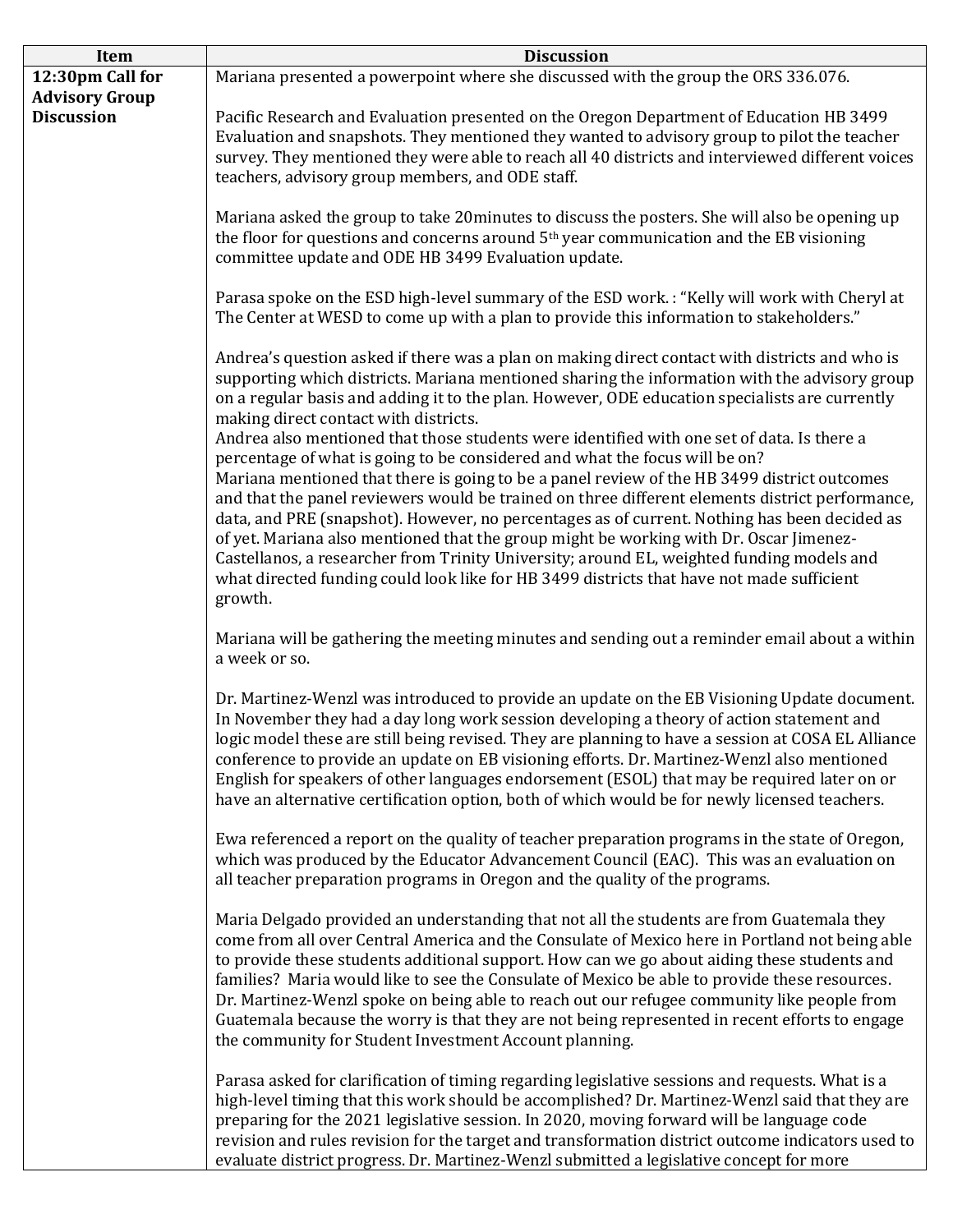| Item                                                           | <b>Discussion</b>                                                                                                                                                                                                                                                                                                                                                                                                                                                                                                                                                                                                                                                                                                                                                                                                                                                                                                                                                                                                                                                                                                                                                                                               |
|----------------------------------------------------------------|-----------------------------------------------------------------------------------------------------------------------------------------------------------------------------------------------------------------------------------------------------------------------------------------------------------------------------------------------------------------------------------------------------------------------------------------------------------------------------------------------------------------------------------------------------------------------------------------------------------------------------------------------------------------------------------------------------------------------------------------------------------------------------------------------------------------------------------------------------------------------------------------------------------------------------------------------------------------------------------------------------------------------------------------------------------------------------------------------------------------------------------------------------------------------------------------------------------------|
|                                                                | linguistically inclusive diploma requirements. Dr. Martinez-Wenzl also mentioned advocating<br>for certain needed positions for ODE.                                                                                                                                                                                                                                                                                                                                                                                                                                                                                                                                                                                                                                                                                                                                                                                                                                                                                                                                                                                                                                                                            |
|                                                                | Mariana will be emailing flyers for a fully funded Ph.D. specifically for dually identified students<br>at the University of Oregon to the advisory group.                                                                                                                                                                                                                                                                                                                                                                                                                                                                                                                                                                                                                                                                                                                                                                                                                                                                                                                                                                                                                                                      |
|                                                                | Dr. Martinez-Wenzl would like the advisory group's feedback on the proposed rules revision to<br>make sure it makes sense. Parasa mentioned having some additional time to discuss this topic.<br>Maybe a February meeting? A call in meeting.                                                                                                                                                                                                                                                                                                                                                                                                                                                                                                                                                                                                                                                                                                                                                                                                                                                                                                                                                                  |
|                                                                | Andrea had a question around ELPA, exiting processes, and student portfolios. Dr. Martinez-<br>Wenzl mentioned that there is an exit process in Wisconsin that includes criteria other than<br>assessments. Andrea would like us to see what Wisconsin is doing and do something similar.<br>Her concern is that the ELPA Consortium and ELPA 21 assessment are being put ahead of the<br>students.                                                                                                                                                                                                                                                                                                                                                                                                                                                                                                                                                                                                                                                                                                                                                                                                             |
|                                                                | Mariana opened the discussion to visitors in attendance. Carol Holm shared the she heard the<br>word "behind" a lot with what is group is charged with overseeing like the charter, and the<br>outcomes. How do we help ODE get out in front?                                                                                                                                                                                                                                                                                                                                                                                                                                                                                                                                                                                                                                                                                                                                                                                                                                                                                                                                                                   |
|                                                                | She also mentioned that she hears a lot about the Student Success Act (SSA). She thinks that<br>there should be more visibility on where we are using the funds and where the needs of<br>minority populations are. In addition, what are we expecting from the money being spent?<br>Dr. Chavez shared that there are conversations about Equity and SSA account from higher up.<br>Some of the discussion around teacher training, teaching Cadre and what are the demographics.<br>Dr. Chavez will be taking these pieces and using them during those higher up conversations.                                                                                                                                                                                                                                                                                                                                                                                                                                                                                                                                                                                                                               |
|                                                                | Parasa serves on the rules advisory committee for SSA. She mentioned that you could apply to<br>be a panelist. There will be an application process in February for the April and May review<br>process. Andrea would also like to have a conversation on Carol becoming part of the advisory<br>group.                                                                                                                                                                                                                                                                                                                                                                                                                                                                                                                                                                                                                                                                                                                                                                                                                                                                                                         |
| 1:30pm Comments,<br>questions and<br>concerns from<br>audience | Mariana said that we would be revisiting the sections in the Charter for the next meeting. We<br>will have this on large paper just like how we have been doing. Mariana will also be updating<br>the Next Steps slide. Andrea would like to make a recommendation to add Karen Thompson and<br>Carol Holm to the advisory group. She would also like to volunteer for any position that she can<br>assist with.                                                                                                                                                                                                                                                                                                                                                                                                                                                                                                                                                                                                                                                                                                                                                                                                |
| <b>Actions</b>                                                 | Ana will be sending doodle poll for the following meeting's dates and times.<br>$\bullet$<br>Mariana will be sending copies of the following powerpoint.<br>Kathleen Johnathan mentioned her idea add an hour after the meeting to make the<br>larger decisions the chair and co-chair.<br>Parasa on the ESD high-level summary of the ESD work. "Kelly will work with Cheryl at<br>The Center at WESD to come up with a plan to provide this information to stakeholders."<br>Ana will be providing meeting minutes within a week or so.<br>EWA would like a report on the quality of Teacher Preparation Programs in the state of<br>Oregon; it may be on the Educator Advancement Council (EAC) website.<br>Mariana will be emailing flyers for a free cohort PHD that specifically for dually<br>$\bullet$<br>identified students at the University of Oregon to the advisory group.<br>Dr. Martinez-Wenzl would like the advisory group's feedback on the proposed rules<br>revision to make sure it makes sense. Maybe a February meeting? A call in meeting.<br>Doodle poll with be sent out for this.<br>Andrea would also like to have a conversation on Carol becoming part of the advisory<br>group. |